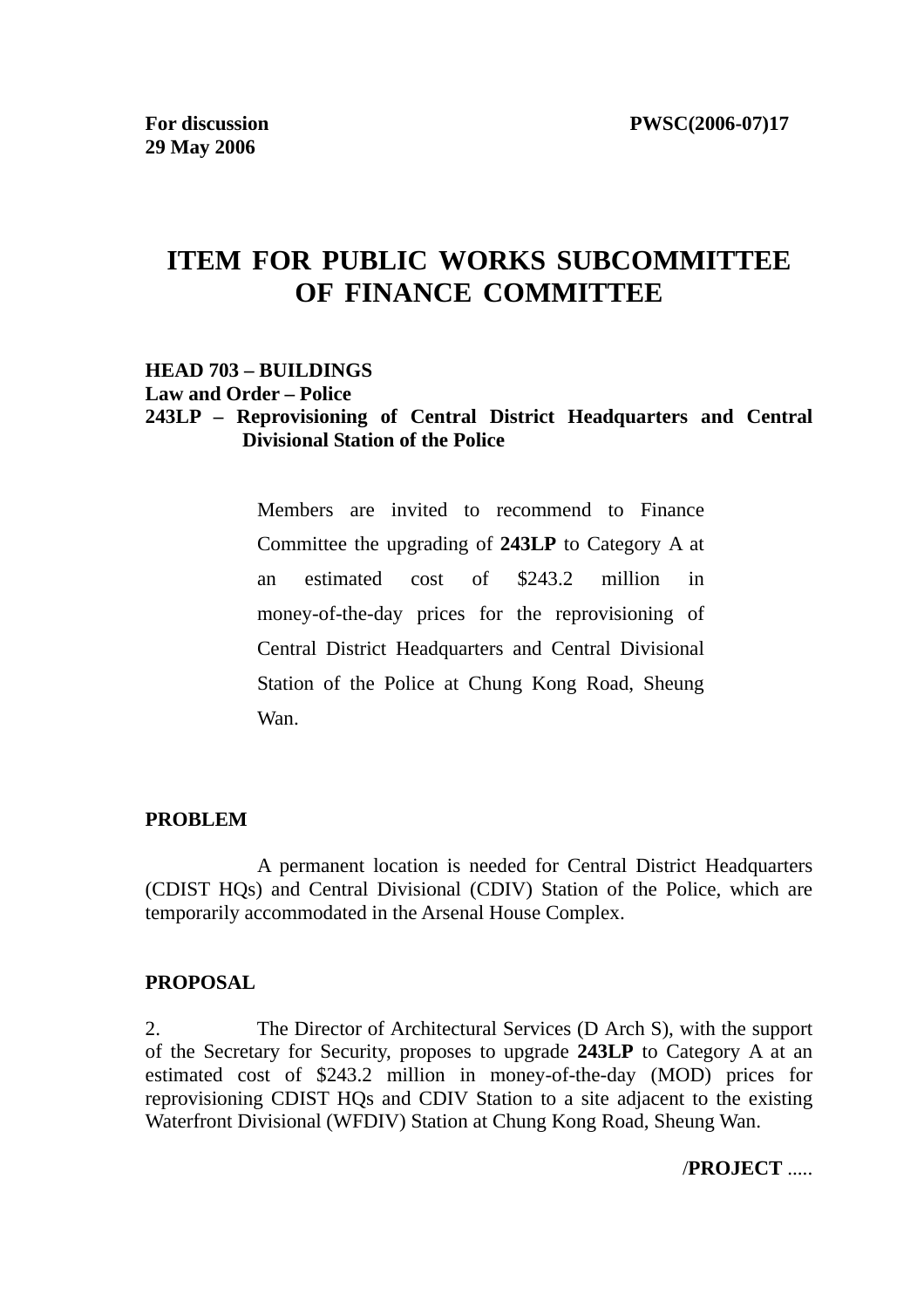#### **PROJECT SCOPE AND NATURE**

- 3. The scope of the project comprises
	- (a) construction of an Annex Block on a site of approximately 1 680 m<sup>2</sup> (including 360 m<sup>2</sup> from WFDIV Station) at Chung Kong Road, Sheung Wan to provide about 14 890  $m^2$  in construction floor area or  $\frac{3}{3}$  780 m<sup>2</sup> in net operational floor area (NOFA)<sup>1</sup> for the following facilities –
		- (i) office accommodation of about 1 169 m<sup>2</sup>;
		- (ii) supporting and operational facilities of about 1 479  $\overrightarrow{m}^2$ , including operational standby accommodation, changing areas, operation room and interview rooms;
		- (iii) other ancillary facilities of about  $1\,132\,$  m<sup>2</sup>, including briefing rooms, store rooms, equipment rooms, duty room, fitness training room, resource centre and dog kennels etc.; and
		- (iv) 86 vehicle spaces and 26 motor cycle spaces for police and visitors;
	- (b) modification/expansion of facilities in the existing WFDIV Station (e.g. canteen, armoury), for use after the amalgamation of CDIV and WFDIV; and
	- (c) associated works required (e.g. relocation of the plant rooms to the rear of the existing WFDIV site to make room for the construction work).

A site layout plan is at Enclosure 1. We plan to start the construction works in January 2007 for completion in November 2009.

#### /**JUSTIFICATION** .....

1 NOFA is a standard term used to describe the floor area actually allocated to the users for carrying out the intended activities. Unlike Construction Floor Area (CFA) which takes into account all areas within the building structure envelope, NOFA does not include areas for toilets, bathrooms and showers, lift lobbies, stair halls, public/shared corridors, stairwells, escalators and lift shafts, pipe/services ducts, refuse chutes and refuse rooms, balconies, verandahs, open decks and flat roofs, loading/unloading areas, mechanical plant rooms, etc.

\_\_\_\_\_\_\_\_\_\_\_\_\_\_\_\_\_\_\_\_\_\_\_\_\_\_\_\_\_\_\_\_\_\_\_\_\_\_\_\_\_\_\_\_\_\_\_\_\_\_\_\_\_\_\_\_\_\_\_\_\_\_\_\_\_\_\_\_\_\_\_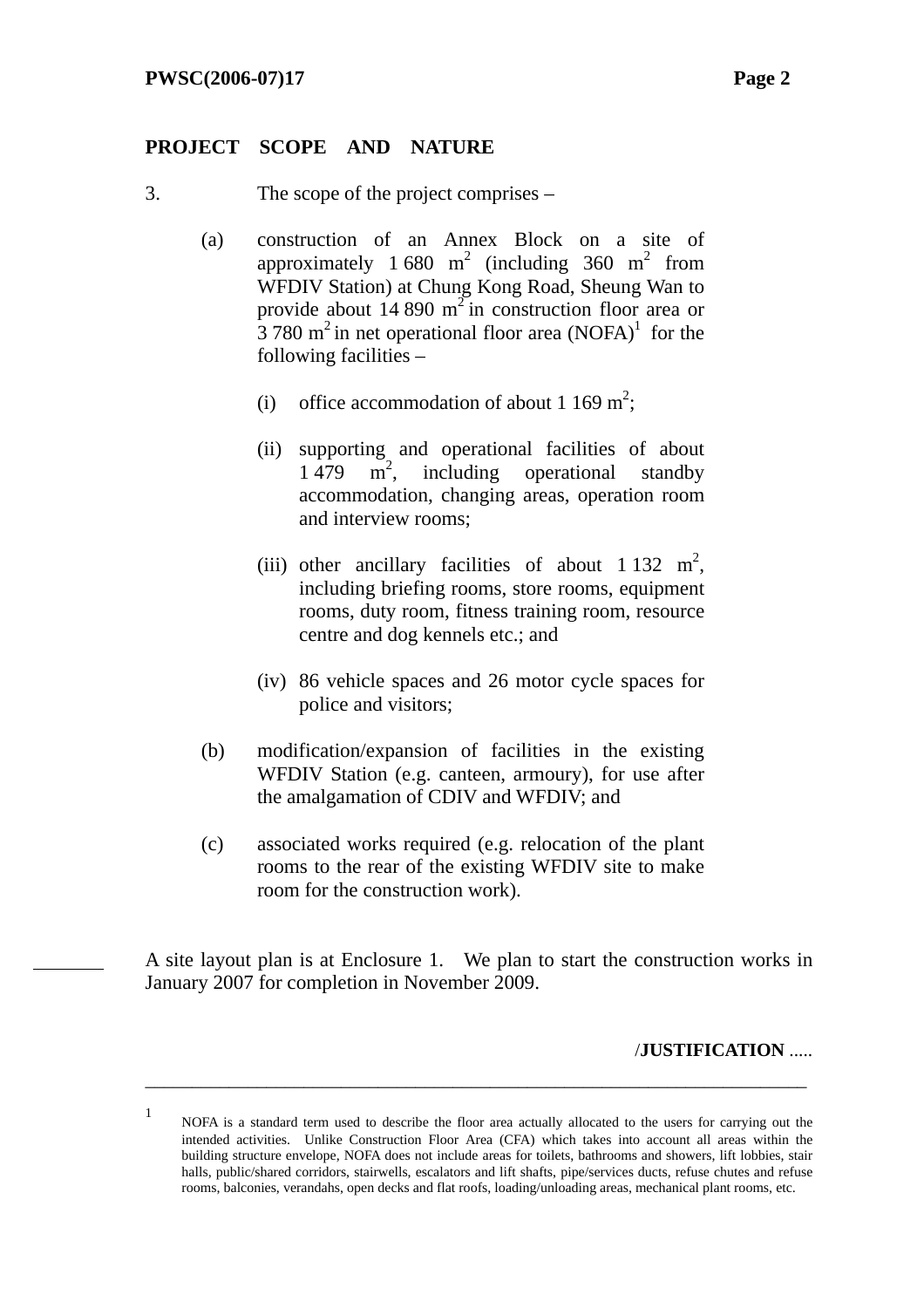# **JUSTIFICATION**

4. Previously, CDIST HQs and CDIV Station were located in the Central Police Station Compound (CPSC). CPSC was built in 1864, and has been declared a Grade One Listed Building under the Antiquities and Monuments Ordinance (Cap. 53) since 1995. During a Government review of its tourism strategy, CPSC has been identified as one of the locations that would be developed into a tourist destination. To make way for this initiative, CPSC has been vacated and CDIST HQs and CDIV Station have been temporarily moved to the Arsenal House Complex since September 2004. They are currently occupying the space designed and built for the Wan Chai District Headquarters (WCHDIST HQs) and Wan Chai Divisional (WCHDIV) Station of the Police.

## *Enhancing operational efficiency for CDIST HQs and CDIV Station*

5. Effective policing requires, among other things, the appropriate location of different police formations. A police formation is established to serve a specific area<sup>2</sup>. The establishment and location of the formation is planned taking into account such factors as the major uses of the area (e.g. commercial, industrial and residential), the population, crime rate, and the presence of vital security points and installations (e.g. power stations). Each formation should be so located to enable police officers to be deployed promptly and efficiently within the area. The location should also afford good access to members of the public without jeopardising security.

6. For the above purpose, there are six police regions, each of which is divided into police districts, which are further sub-divided into police divisions. In the case of CDIST, it covers an area running from Arsenal Street in the east, up to the peak and the Aberdeen Country Park in the south. It is delineated by the Eastern Street in the west and extends along the waterfront. For the CDIV Station, which is under the command of CDIST HQs, it serves an area generally to the south of Queen's Road Central and Queen's Road West. Therefore, the current temporary location of CDIST HQs and CDIV Station in the Arsenal House Complex is not ideal. A site search taking into account the needs of CDIST and CDIV has identified a site at Chung Kong Road, Sheung Wan as suitable for reprovisioning CDIST HQs and CDIV Station.

\_\_\_\_\_\_\_\_\_\_\_\_\_\_\_\_\_\_\_\_\_\_\_\_\_\_\_\_\_\_\_\_\_\_\_\_\_\_\_\_\_\_\_\_\_\_\_\_\_\_\_\_\_\_\_\_\_\_\_\_\_\_\_\_\_\_\_\_\_\_\_

/*Amalgamation* .....

<sup>2</sup> Source: Hong Kong Planning Standard and Guidelines.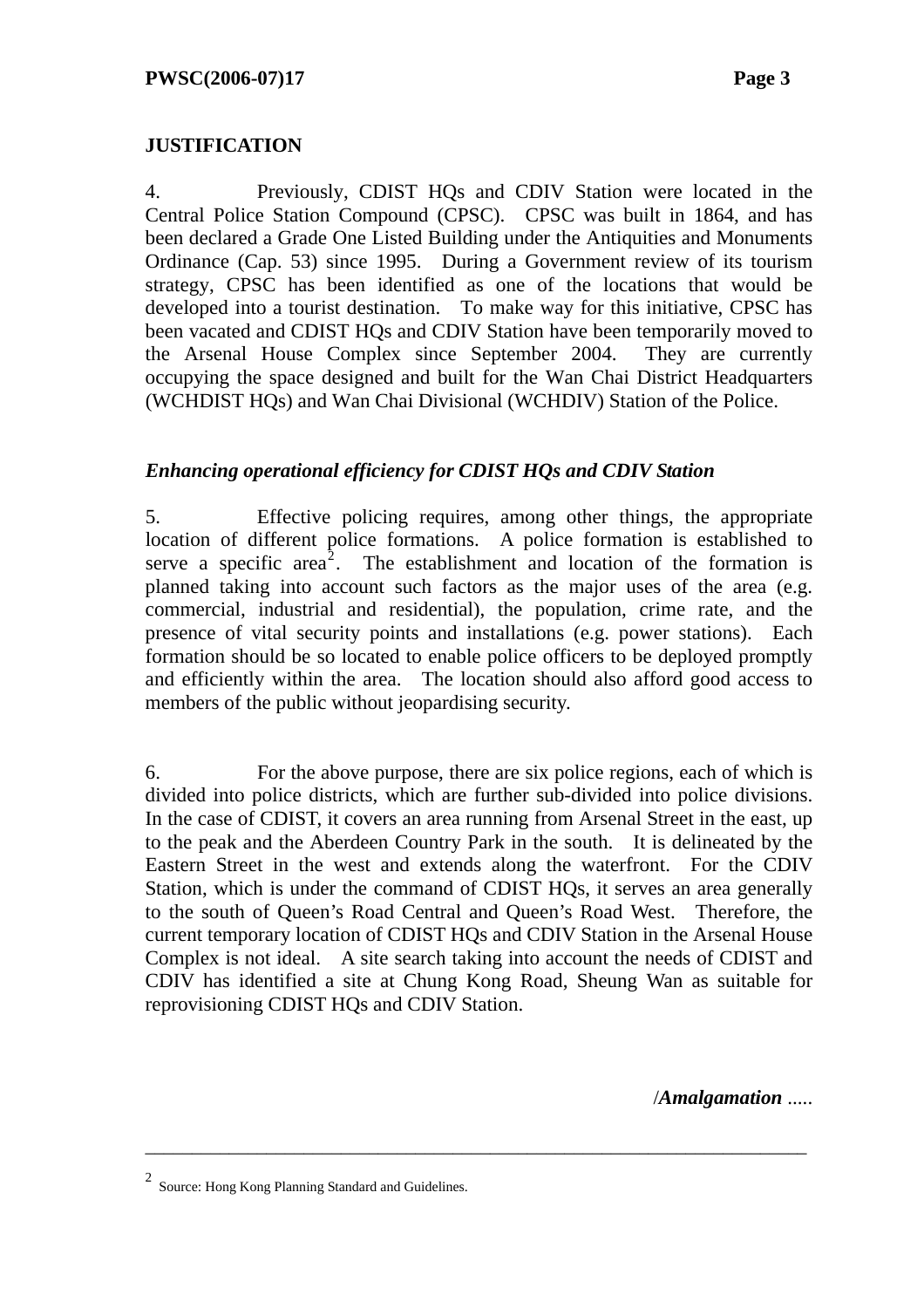## *Amalgamation of CDIV and WFDIV*

7. At present, the WFDIV covers an area generally to the north of Queen's Road Central and Queen's Road West. Locating CDIV Station at the site at Chung Kong Road will enable the amalgamation of CDIV and WFDIV. The amalgamation will result in the better use of resources and economies of scale, hence improving operational efficiency.

## *WCHDIST HQs and WCHDIV Station*

8. WCHDIST HQs and WCHDIV Station at Gloucester Road were built in 1932. The facilities and building services installations are old and maintenance is expensive. Moreover, the outdated design of the building layout and facilities have restricted office expansion and affected present day operational requirements. Hence there is an operational need to relocate WCHDIST HQs and WCHDIV Station to the Arsenal House Complex as planned as soon as practicable. The planned relocation may only take place after the vacation of CDIST HQs and CDIV Station from the Arsenal House Complex.

#### **FINANCIAL IMPLICATIONS**

9. It is estimated that the total capital cost of the project to be approximately \$243.2 million in MOD prices (see paragraph 10 below), made up as follows –

|     |                                                                                                                 | \$ million |
|-----|-----------------------------------------------------------------------------------------------------------------|------------|
| (a) | Reprovisioning of existing plant<br>rooms and modification costs to<br>existing WFDIV Station and site<br>works | 14.7       |
| (b) | Piling                                                                                                          | 23.6       |
| (c) | <b>Building</b>                                                                                                 | 94.8       |
| (d) | Building services                                                                                               | 64.9       |
| (e) | Drainage                                                                                                        | 1.0        |
| (f) | <b>External works</b>                                                                                           | 3.3        |

 $/(g)$  .....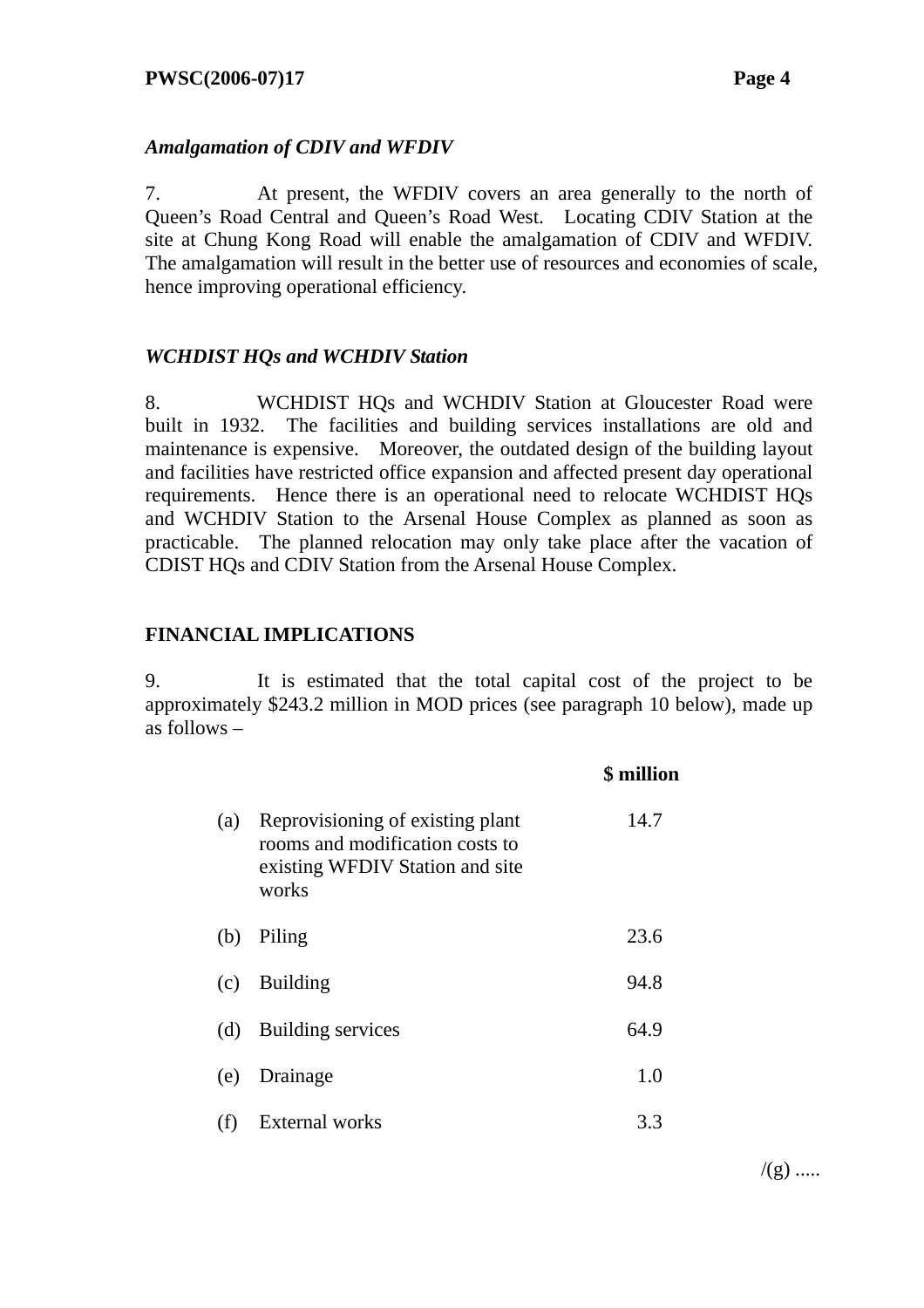|     |                                                                              | \$ million |                               |
|-----|------------------------------------------------------------------------------|------------|-------------------------------|
| (g) | Furniture and equipment                                                      | 6.0        |                               |
| (h) | Consultants' fee for quantity<br>surveying services at construction<br>stage | 1.4        |                               |
| (i) | Contingencies                                                                | 20.3       |                               |
|     | Sub-total                                                                    | 230.0      | (in September<br>2005 prices) |
| (i) | Provision for price adjustment                                               | 13.2       |                               |
|     | Total                                                                        | 243.2      | (in MOD prices)               |
|     |                                                                              |            |                               |

We propose to engage a consultant to undertake the quantity surveying services of the project. A breakdown of the estimate for consultants' fee is at Enclosure 2. The construction floor area of the proposed complex is  $14\,890\,$  m<sup>2</sup>. The estimated construction unit cost, represented by the building and the building services costs, is \$10,725 per  $m^2$  of construction floor area in September 2005 prices. We consider this unit cost reasonable as compared to that of other government design-and-build project.

10. Subject to approval, the expenditure will be phased as follows –

| Year        | \$ million<br>(Sep 2005) | <b>Price</b><br>adjustment<br>factor | \$ million<br>(MOD) |
|-------------|--------------------------|--------------------------------------|---------------------|
| $2006 - 07$ | 1.0                      | 1.01500                              | 1.0                 |
| $2007 - 08$ | 18.0                     | 1.03023                              | 18.5                |
| $2008 - 09$ | 45.0                     | 1.04568                              | 47.1                |
| $2009 - 10$ | 140.0                    | 1.06136                              | 148.6               |
| $2010 - 11$ | 26.0                     | 1.07728                              | 28.0                |
|             | 230.0                    |                                      | 243.2               |

/11. .....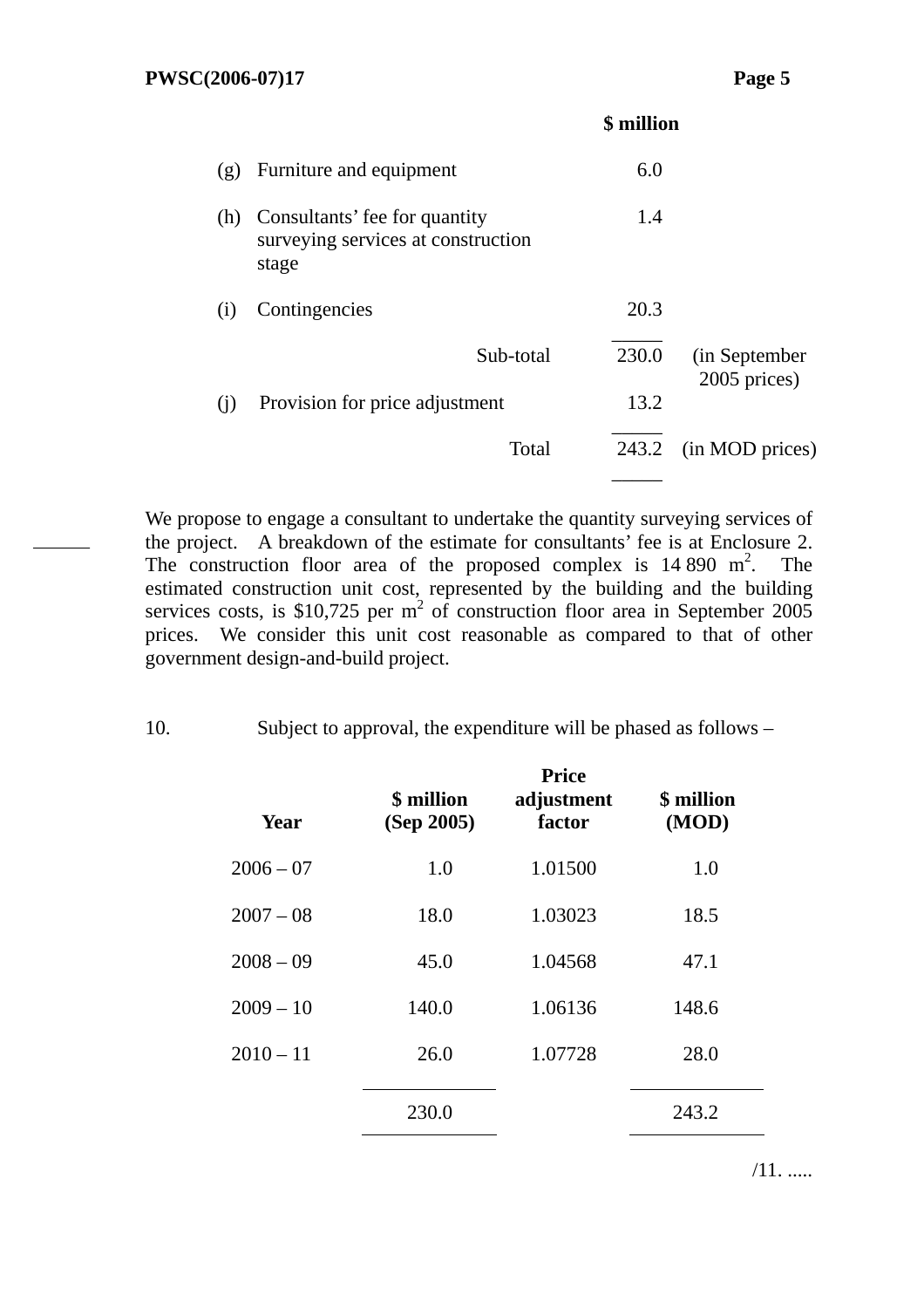11. We have derived the MOD estimates on the basis of the Government's latest forecast of trend rate of change in the prices of public sector building and construction output for the period 2006 to 2011. We will tender the project as a design-and-build contract. We intend to award the contract on a lump-sum basis because we can clearly define the scope of the works in advance, leaving little room for uncertainty. The contract will provide for price adjustments because the contract period will exceed 21 months.

12. We estimate the annual recurrent expenditure arising from this project to be about \$7.6 million.

# **PUBLIC CONSULTATION**

13. An information paper on the proposed development was presented to the Central and Western District Council (CWDC) on 19 January 2006. Members of CWDC supported the project. We informed the Wan Chai District Council (WCDC) on 21 March 2006 of the plan to reprovision WCHDIST HQs and WCHDIV from Gloucester Road to the Arsenal House Complex after completion of the CDIST HQs and CDIV project, and WCDC raised no objection.

14. We consulted the Legislative Council Panel on Security on 2 May 2006. Members were generally supportive of the proposal and requested information on the respective accommodation when CDIST HQs and CDIV were located in CPSC previously and at Chung Kong Road, Sheung Wan in future. The supplementary information, together with an explanation to Members' enquiry on how the after-use of the Gloucester Road site when the WCHDIST HQs and WCHDIV are relocated will be dealt with, was provided to the Panel on 15 May 2006.

# **ENVIRONMENTAL IMPLICATIONS**

15. The project is not a designated project under the Environmental Impact Assessment Ordinance (Cap. 499). We completed a Preliminary Environmental Review (PER) for the project in July 2004. The PER concluded and the Director of Environmental Protection (DEP) agreed that the project would not have any long-term environmental impacts. During construction, we will control noise, dust and site run-off nuisances to within established standards and guidelines through the implementation of mitigation measures in the relevant contracts. These include the use of silencers, mufflers, acoustic lining or shields for noisy construction activities, frequent cleaning and watering of the site, and the provision of wheel-washing facilities.

/16. .....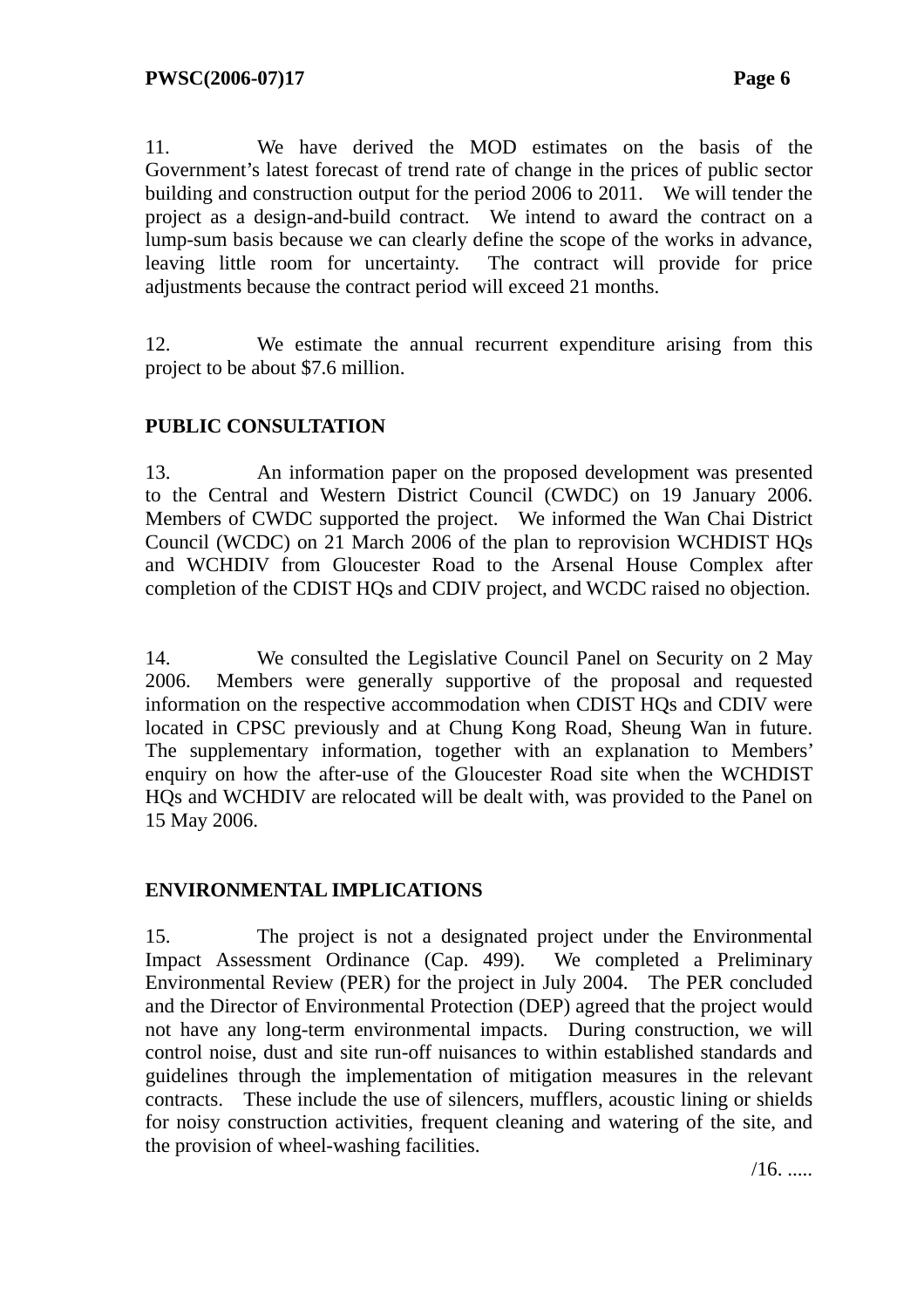16. We have considered measures in the planning and design stages to reduce the generation of construction and demolition (C&D) materials where possible. In addition, we will require the contractor to reuse inert C&D materials on site or in other suitable construction sites as far as possible, in order to minimise the disposal of C&D materials to public fill reception facilities. We will encourage the contractor to maximise the use of recycled or recyclable C&D materials, as well as the use of non-timber formwork to further minimise the generation of construction waste.

17. We will require the contractor to submit a waste management plan (WMP) for approval. The WMP will include appropriate mitigation measures to avoid, reduce, reuse and recycle C&D materials. We will ensure that the day-to-day operations on site comply with the approved WMP. We will control the disposal of public fill, C&D materials and C&D waste to public fill reception facilities<sup>3</sup>, sorting facilities<sup>3</sup> and landfills respectively through a trip-ticket system. We will require the contractor to separate public fill from C&D waste for disposal at appropriate facilities. We will record the disposal, reuse and recycling of C&D materials for monitoring purposes.

18. We estimate that the project will generate about 19 420 tonnes of C&D materials. Of these, we will reuse about 210 tonnes (1%) on site, deliver 16 300 tonnes (84%) to public fill reception facilities for subsequent reuse, and 210 tonnes (1%) to sorting facilities in order to retrieve the inert portion for reuse as public fill. In addition, we will dispose of 2 700 tonnes (14%) at landfills. The total cost for accommodating C&D materials at public fill reception facilities and landfill sites, together with the cost for handling the materials at sorting facilities is estimated to be \$798,600 for this project (based on an unit cost of \$27/tonne for disposal at public fill reception facilities, \$100/tonne at sorting facilities and  $$125/tonne<sup>4</sup>$  at landfills).

# **LAND ACQUISITION**

19. The project does not require any land acquisition.

#### /**BACKGROUND** .....

\_\_\_\_\_\_\_\_\_\_\_\_\_\_\_\_\_\_\_\_\_\_\_\_\_\_\_\_\_\_\_\_\_\_\_\_\_\_\_\_\_\_\_\_\_\_\_\_\_\_\_\_\_\_\_\_\_\_\_\_\_\_\_\_\_\_\_\_\_\_\_

<sup>3</sup> Sorting facilities and public fill reception facilities are specified in Schedule 3 and Schedule 4 respectively of the Waste Disposal (Charges for Disposal of Construction Waste) Regulation. Disposal of public fill in public fill reception facilities requires a license issued by the Director of Civil Engineering and Development.

<sup>4</sup> This estimate has taken into account the cost for developing, operating and restoring the landfills after they are filled and the aftercare required. It does not include the land opportunity cost for existing landfill sites (which is estimated at  $$90/m<sup>3</sup>$ ), nor the cost to provide new landfills (which is likely to be more expensive) when the existing ones are filled.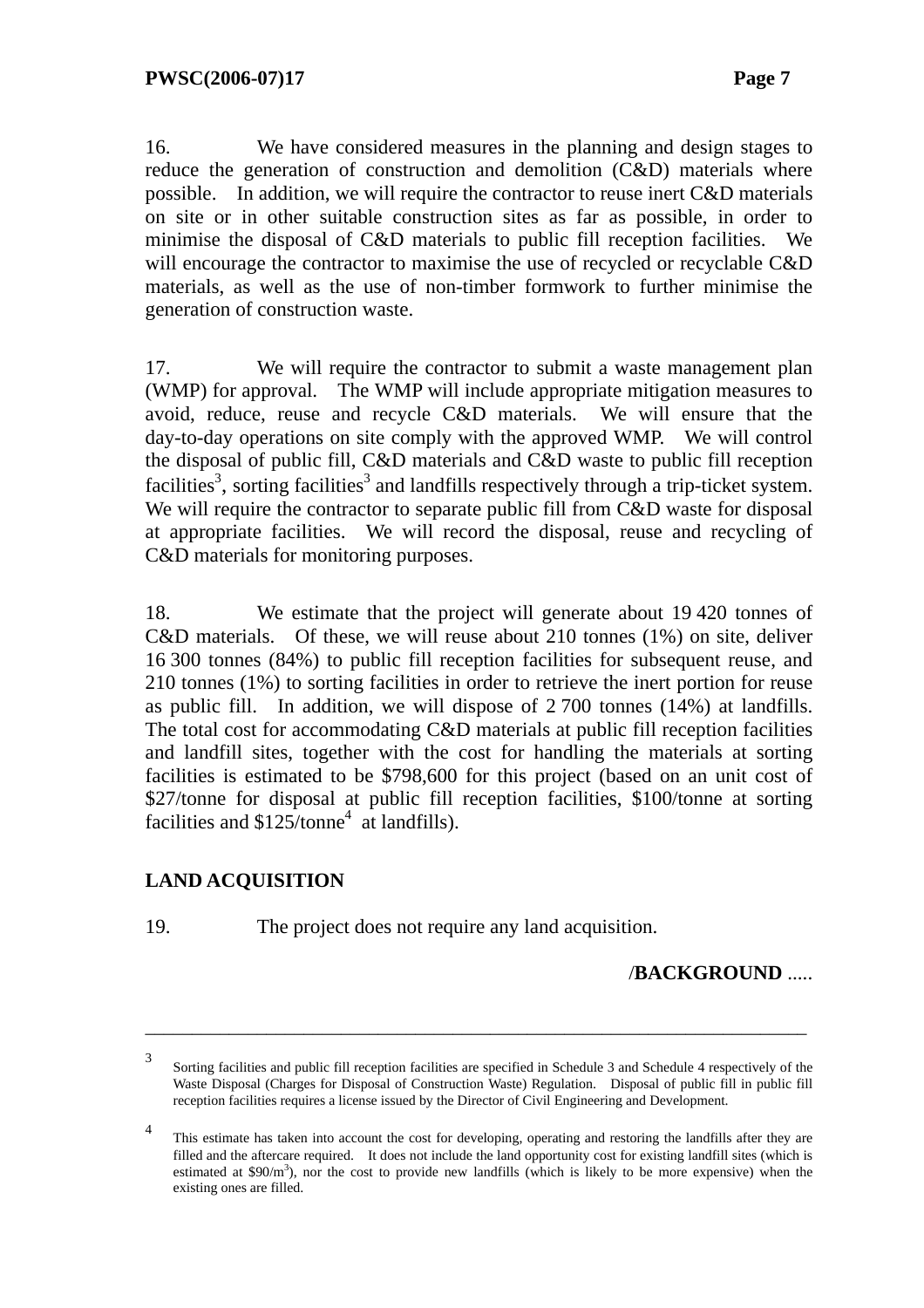## **BACKGROUND INFORMATION**

20. We upgraded **243LP** to Category B in October 2005. We engaged a term contractor to carry out detailed ground investigations, and employed specialist contractors to carry out a topographical survey, a utility mapping, a traffic impact assessment and the PER. We also appointed a consultant to perform pre-contract quantity surveying services. The total cost of the above consultancy services and works is about \$1.2 million. We have charged this amount to block allocation **Subhead 3100GX** "Project feasibility studies, minor investigations and consultants' fees for items in Category D of the Public Works Programme". The term contractor and specialist contractors have completed the ground investigations, topographical survey, utility mapping, traffic impact assessment and PER. The consultant is carrying out the pre-contract quantity survey. We are finalising the project requirements with in-house staff resources and the consultant is also preparing tender documents of the project.

21. The proposed relocation will not involve any tree removal or planting proposals.

22. We estimate that the proposed works will create about 132 jobs (120 for labourers and another 12 for professional/technical staff) providing a total employment of 4 160 man-months.

--------------------------------------------------------

Security Bureau May 2006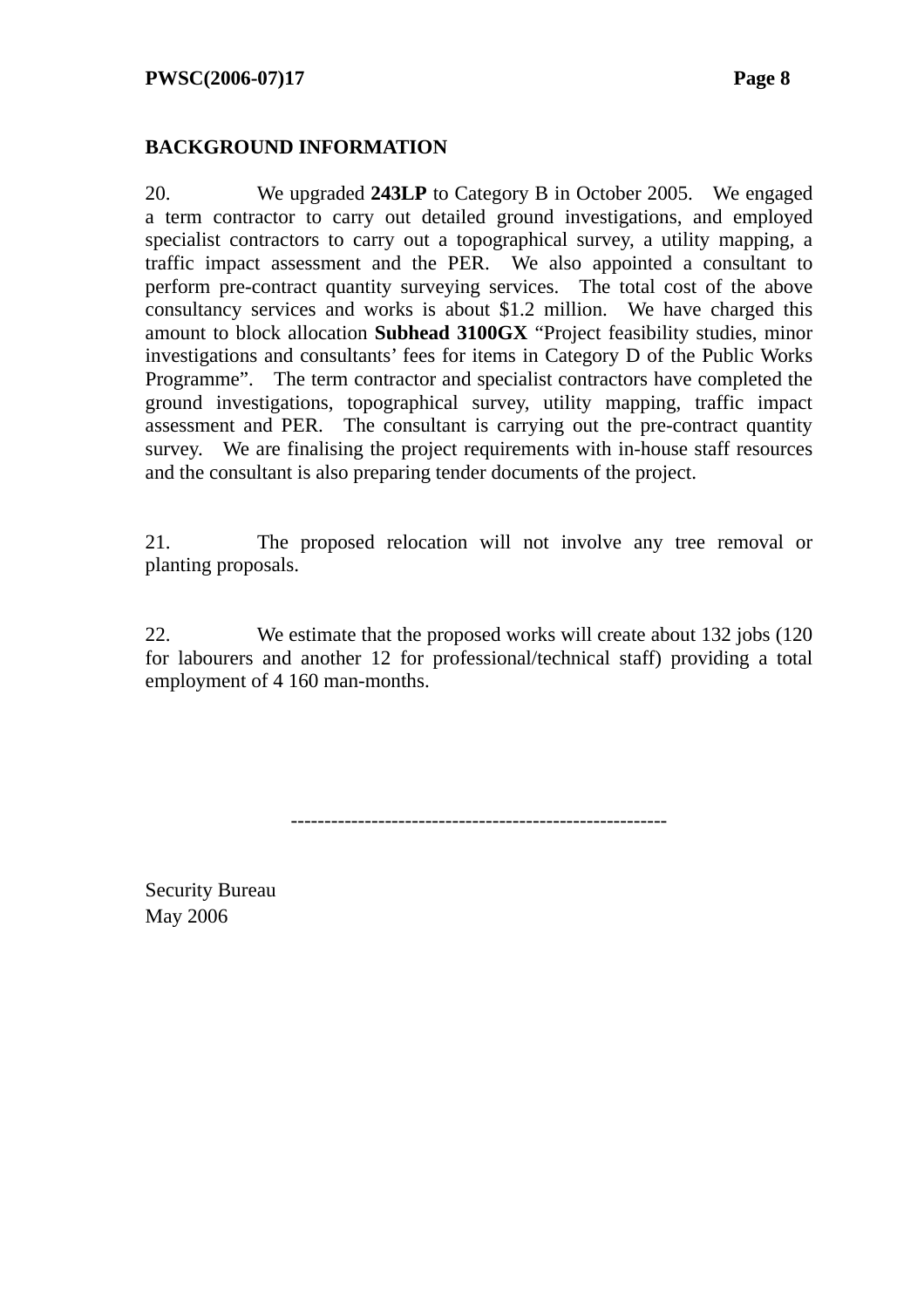